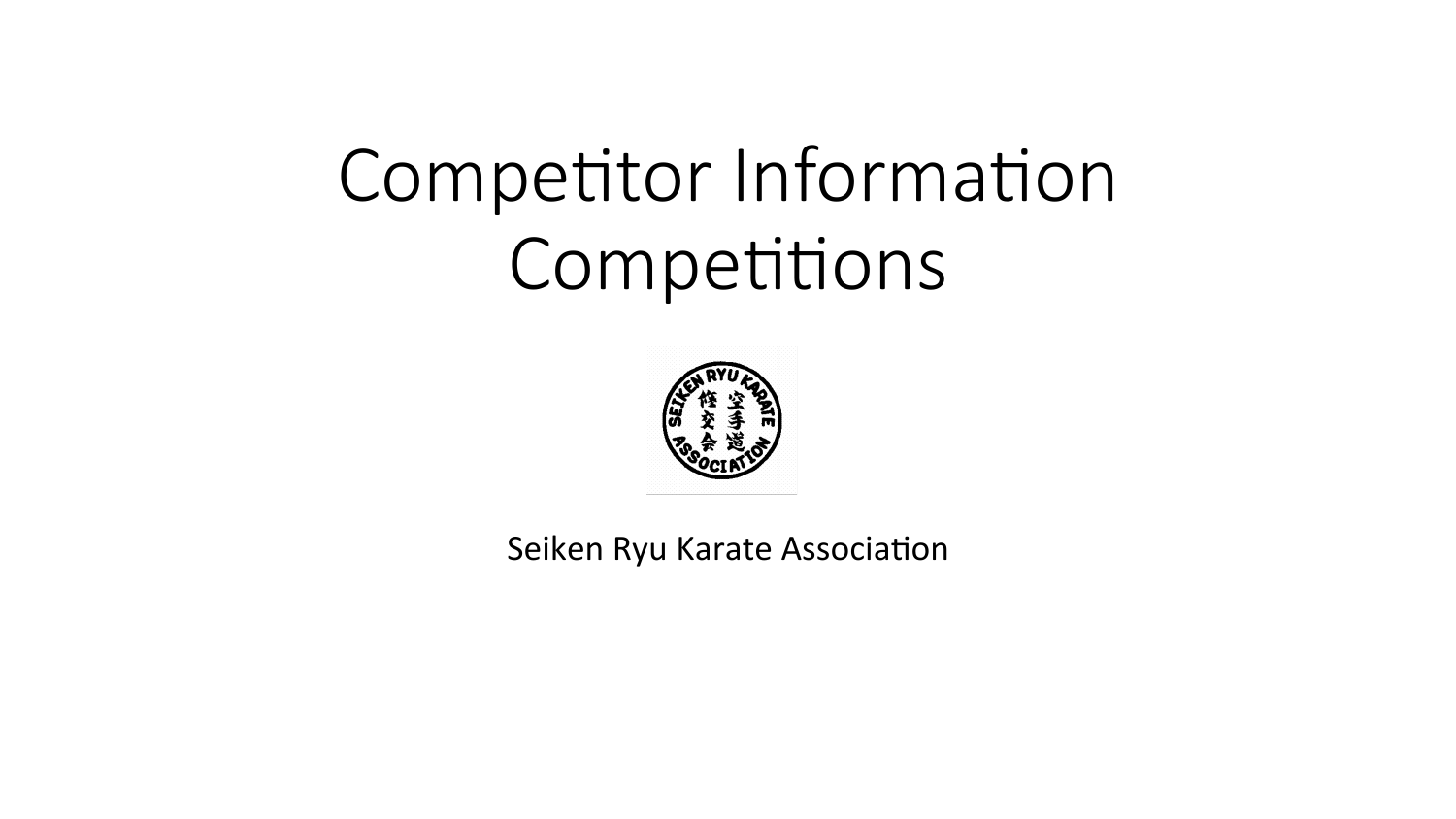These guidelines have been developed for Seiken Ryu Competitions: they are closely aligned to WKF Guidance but some procedural differences do exist.

Be aware when entering external competitions that differences in scoring and procedure may apply.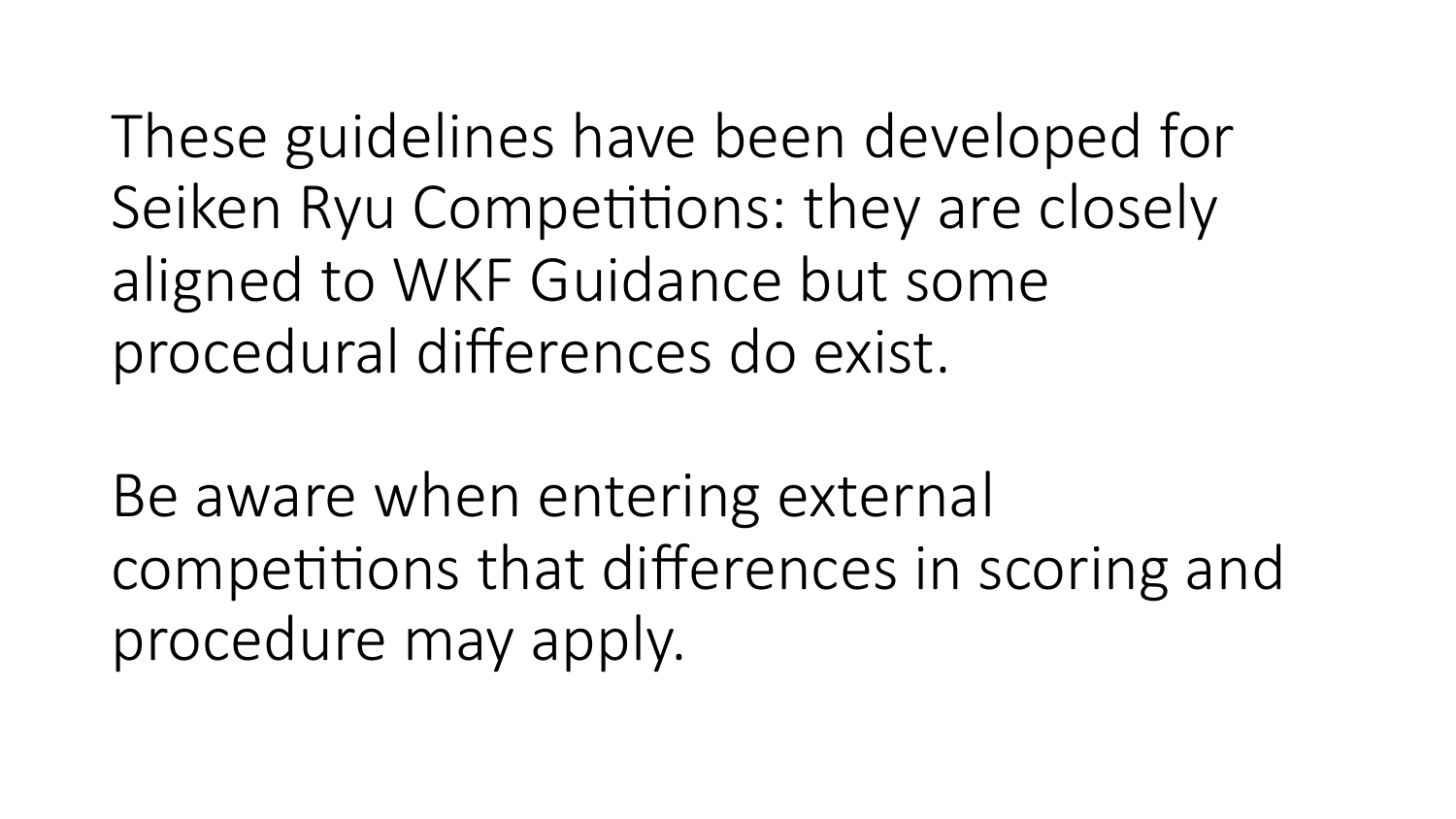#### Dress and Presentation

- Gi trousers should not be below ankles
- Long hair should be tied back
- Finger and toe nails cut short
- Only SAFETY SPECTACLES can be worn
- Soft contacts can be worn at competitors own risk
- GUM SHIELDS must be worn
- All jewellery to be removed/taped
- Suitable sparring mitts ESSENTIAL
- Groin guards are recommended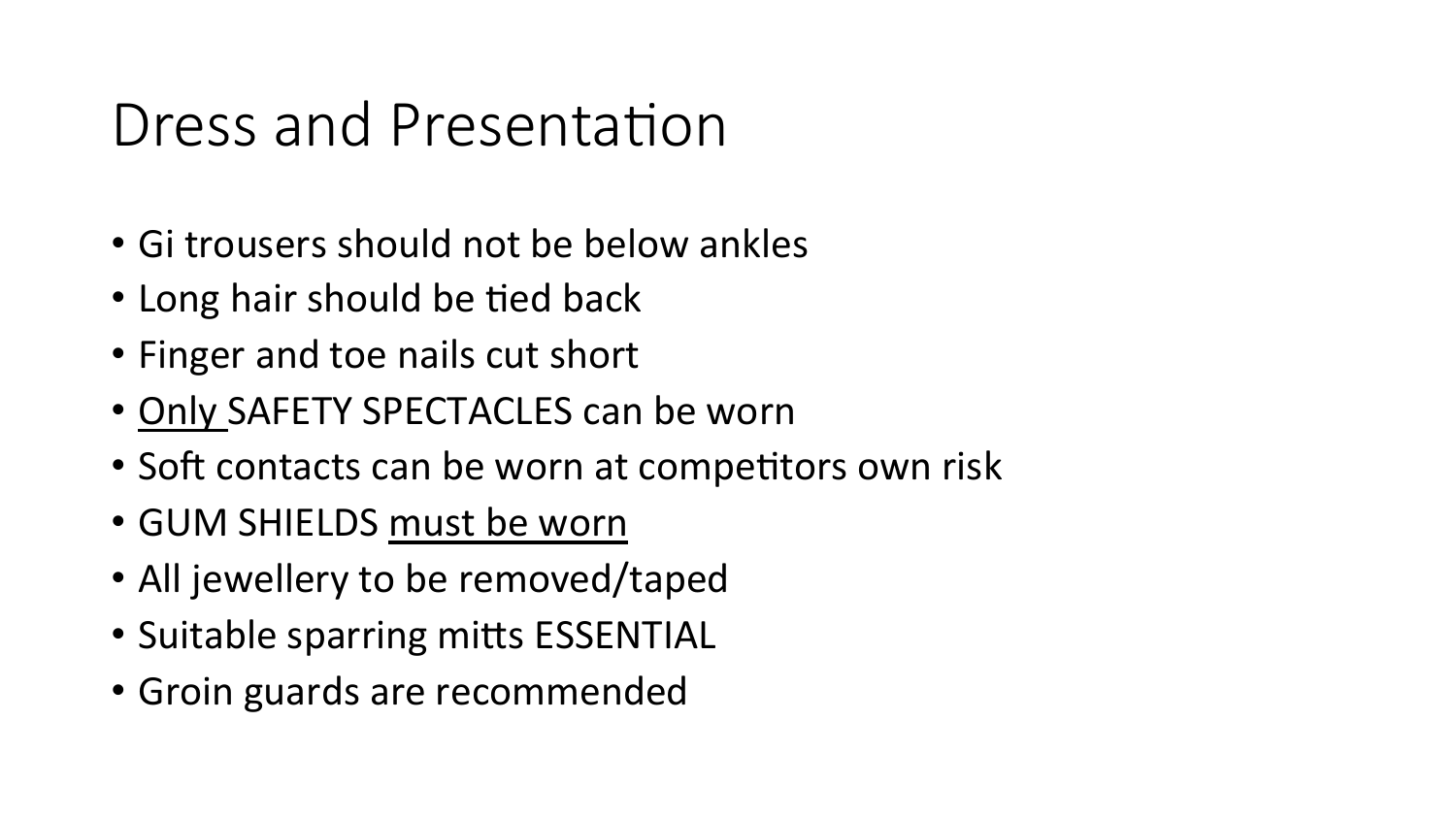#### Sparring Competition Levels

#### **Summary of Match Differences between the Three Levels of Seiken Ryu Competition Sparring**

|                                        | <b>LEVEL 1</b>                                                                                 | <b>LEVEL 2</b>                                    | <b>LEVEL 3</b>                |
|----------------------------------------|------------------------------------------------------------------------------------------------|---------------------------------------------------|-------------------------------|
| <b>Scoring Criteria</b>                | Technique must demonstrate all five relevant criteria of:                                      |                                                   | Referee's discretion to award |
| <b>Applied</b>                         | form; speed; distance/contact; awareness; use of kiai                                          |                                                   | points for lesser techniques  |
| <b>Scoring Contact</b>                 | Within 5cms of head and                                                                        | Within 10cms of head and                          | Within 15cms of head and      |
| <b>Level</b>                           | touch contact with body                                                                        | touch contact with body                           | within 10cms of body          |
| <b>Maximum</b><br><b>Contact Level</b> | Touch contact to head/face,<br>moderate contact to body                                        | No contact to head or face, touch contact to body |                               |
| <b>Duration of</b><br><b>Matches</b>   | Preliminary bouts 2 mins,<br>final bout 3 mins                                                 | All bouts will be of 2 mins duration              |                               |
| Number of                              | All bouts will be fought for 8 match points; first competitor to reach 8 points, or competitor |                                                   |                               |
| <b>Match Points</b>                    | with highest score at end of bout will win the match                                           |                                                   |                               |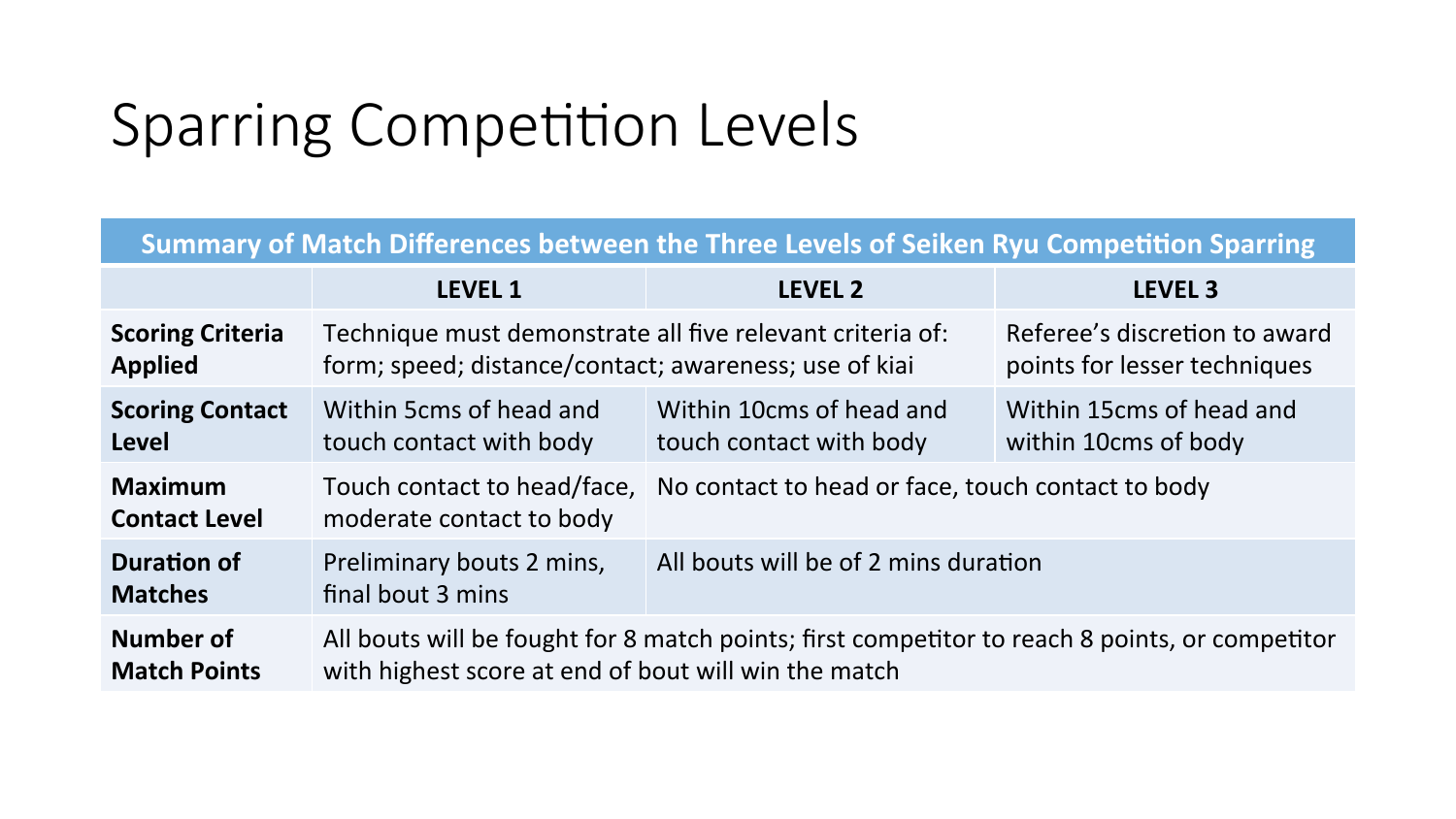#### Scoring – Points Awarded

YUKO: One Point – awarded for any hand technique

WAZA-ARI: Two Points  $-$  awarded for any foot technique to body

IPPON: Three Points  $-$  awarded for any foot technique to head, and, any technique on a fallen opponent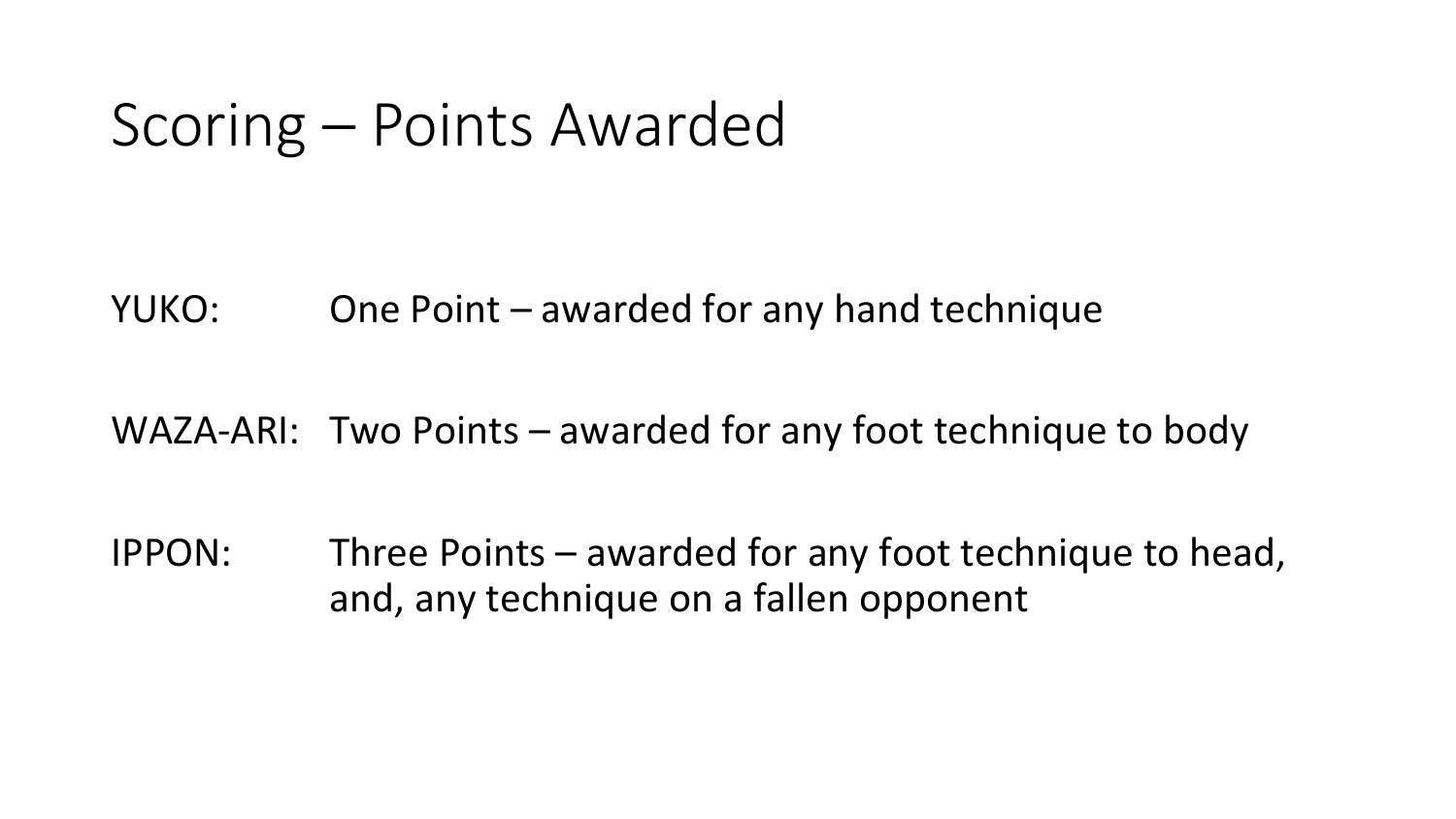#### Scoring Areas and Scoring Techniques

Scores are awarded by techniques and by target (Jodan and Tudan) so that:

- All hand techniques whether to body or to head score 1 point.
- All foot techniques to the body score 2 points.
- All foot techniques to the head score 3 points

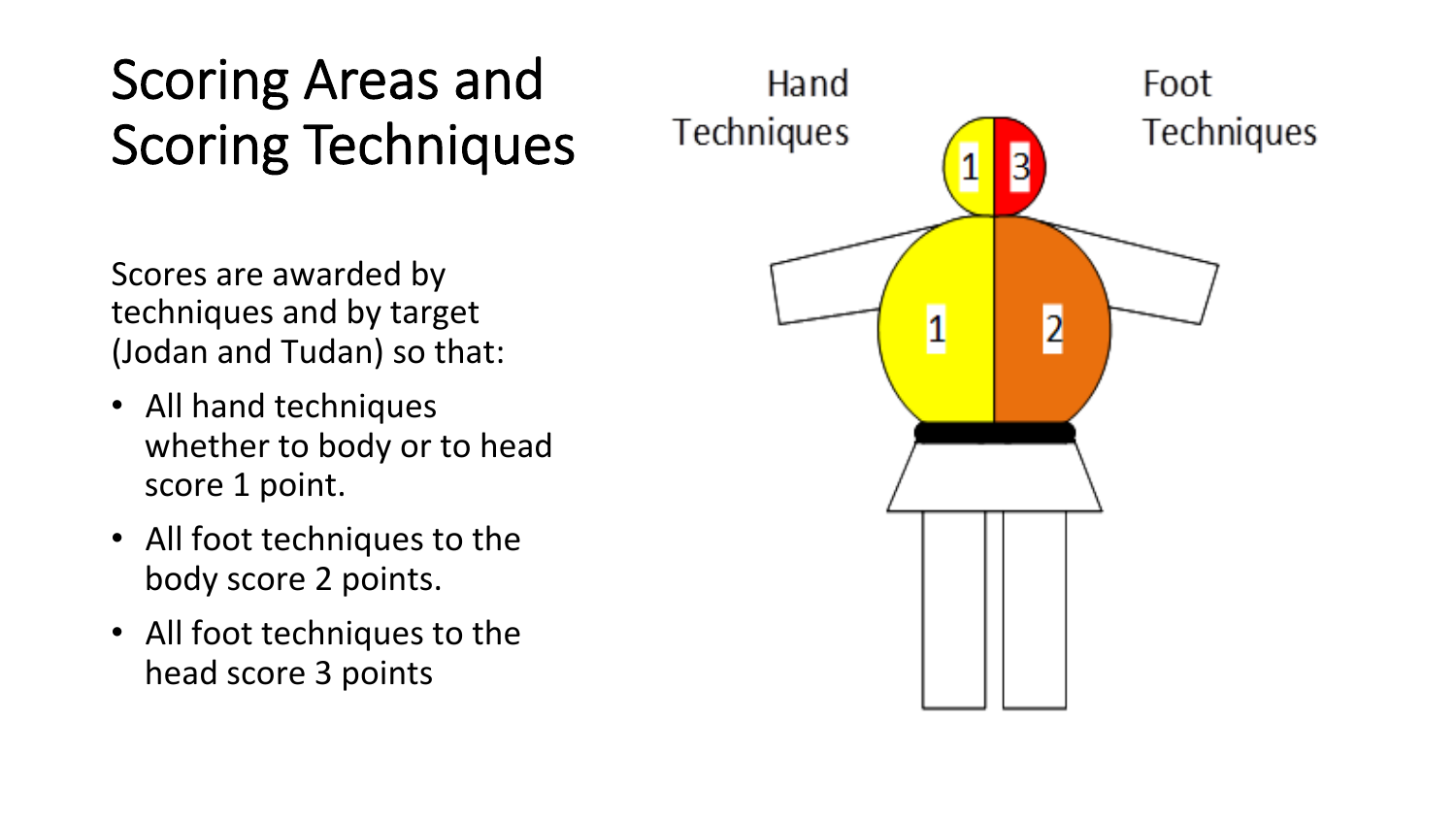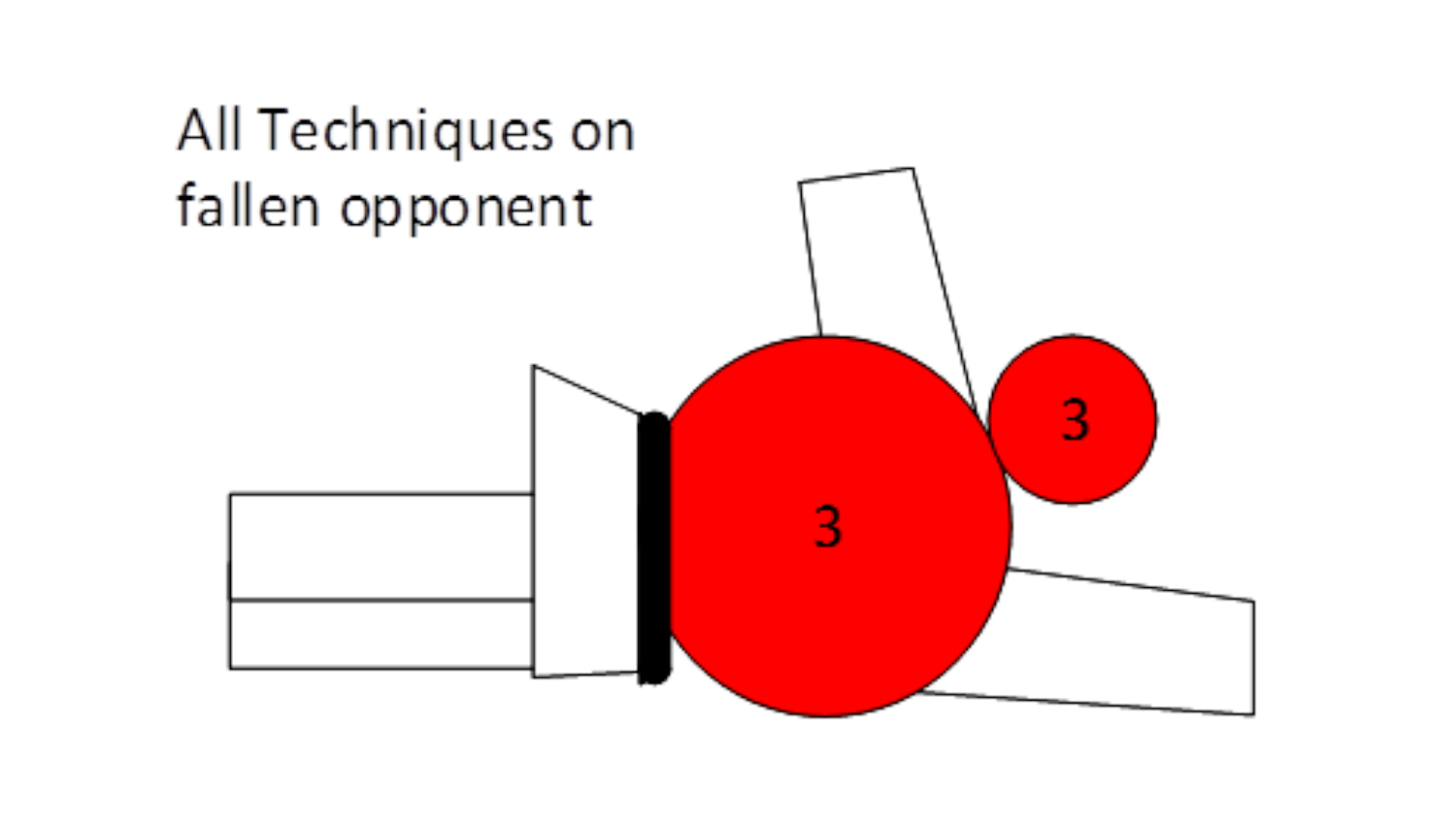### Category 1 & 2 Warnings

**Category 1 Offences put the opposing fighter at risk, they include:** 

- Excessive contact
- Attacks to the throat, arms, legs, groin, joints, or instep
- Forbidden techniques
- Dangerous techniques
- Jumping attacks
- Attacks with knees, elbows

#### **Category 2 Offences put only the offending fighter at risk, they include:**

- Feigning or exaggerating injury
- Exits from area (jogai)
- Self-endangerment (mubobi)
- Avoiding combat to prevent score
- Clinching without throw
- Failing obey referee
- Goading opponent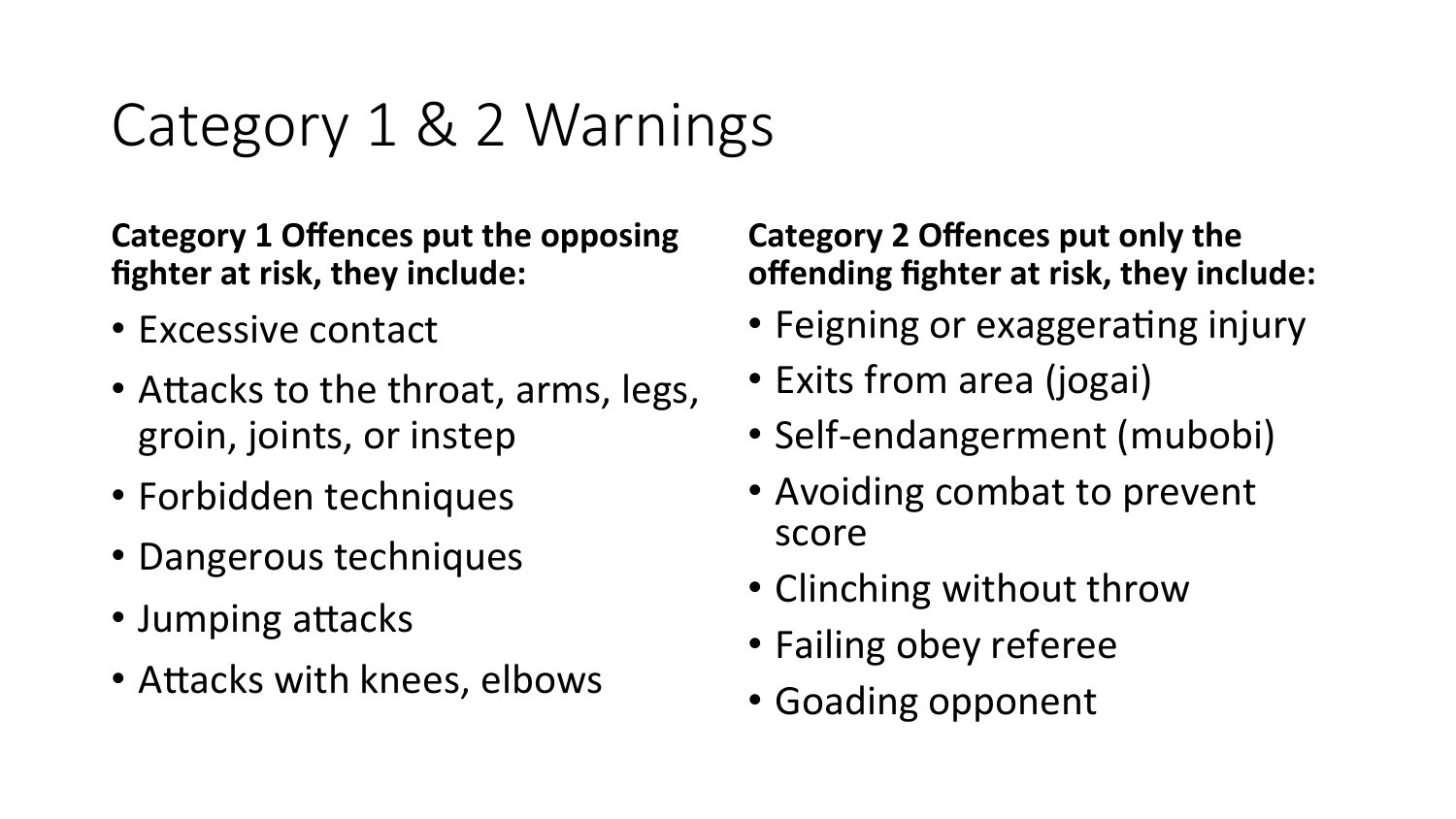## Forbidden Techniques

- Throws with pivot above hip
- Throws where opponent let go
- Any attack to the throat
- Any open hand technique
- Any strike to groin or legs
- Any techniques that can not be controlled